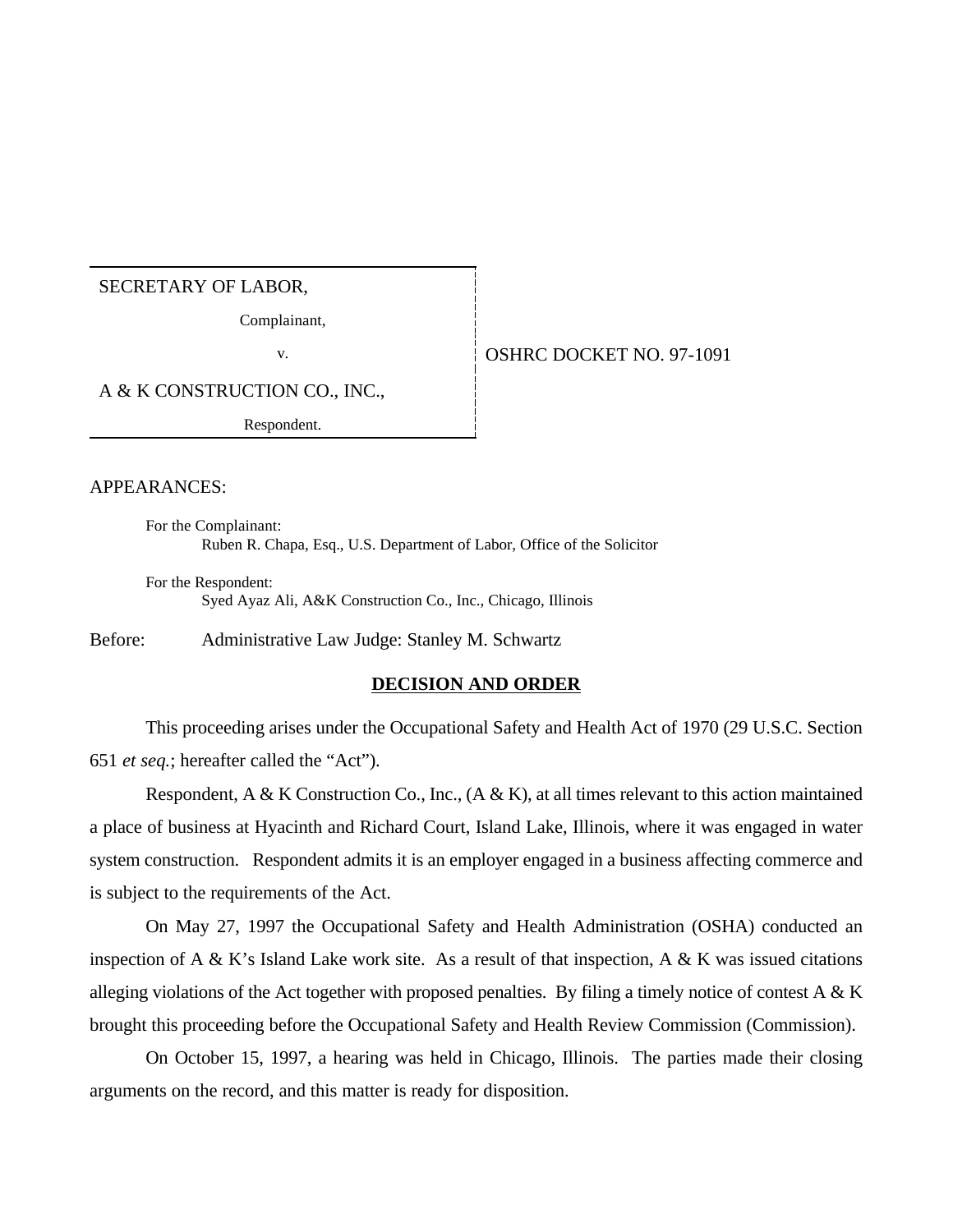#### **Alleged Violations**

Citation 1, item 1, as amended, alleges:

29 CFR §1926.652 (a)(1): Each employee in an excavation was not protected from cave-ins by an adequate protective system designed in accordance with paragraph (b) or (c) of this section.

At the jobsite at Hyacinth and Richard Court, Island Lake, IL, employees working in a trench approximately 40 feet long, 7-1/2 feet deep, and 4 feet wide were not provided protection from cave-ins in the form of sloping, shoring or a trench box.

The cited standard provides:

Each employee in an excavation shall be protected from cave-ins by an adequate protective system designed in accordance with paragraph (b) or (c) of this section except when:

(i) Excavations are made entirely in stable rock; or

 (ii) Excavations are less than 5 feet (1.52m) in depth and examination of the ground by a competent person provides no indication of a potential cave-in.

### *Facts*

David Morgan, the OSHA Compliance Officer (CO) conducting the May 27, 1997 inspection, observed an A & K employee, Arturo Cobarrubis, working in an open trench (Tr. 27-28, 82; Exh. C-2, C-3, C-4). The trench was approximately 40 feet long, including a partially backfilled section (Tr. 21, 115). The CO measured the trench near the backfill, and found that it was approximately 7 ½' deep and 48 inches wide at that location (Tr. 21, 87-88; Exh. C-2). The trench was just over the width of the 33" bucket (approximately 3 feet wide) at the bottom, and 5 ½' wide at the top at the spot where Cobarrubis was working (Tr. 76, 165; Exh. C-1 through C-4). Morgan testified at the hearing that the soil in the trench was Type C, a previously disturbed, sandy gravel  $(Tr. 23-24)^1$ . Morgan stated that some sloughing of soil into the trench was observable at the time of the inspection (Tr. 24). The trench was not shored, and no protective systems were on site (Tr. 26).

A & K disputes Morgan's testimony. Gulzar Singh testified that, in general, A & K's trenches are measured three feet on either side of the centerline, *i.e.*, where the water line is to be located (Tr. 98). All A & K's trenches are at least six feet wide (Tr. 98-99). Singh stated that the asphalt restoration in the area where the OSHA inspection took place was approximately 8 feet wide, with an additional 2 to 4 feet of

<sup>&</sup>lt;sup>1</sup> Singh testified that he was told by his foreman that the soil at the Island Lake site fell between Type B and Type C, but did not know what that determination was based on; he did not take the penetrometer readings at that site, and did not now what penetrometer readings his foreman had obtained (Tr. 100, 105). The regulations do not provide for intermediate classification of soils. Where readings do not indicate an unconfined compressive strength sufficient to meet the requirements for a Type B soil, the soil must be classified as Type C.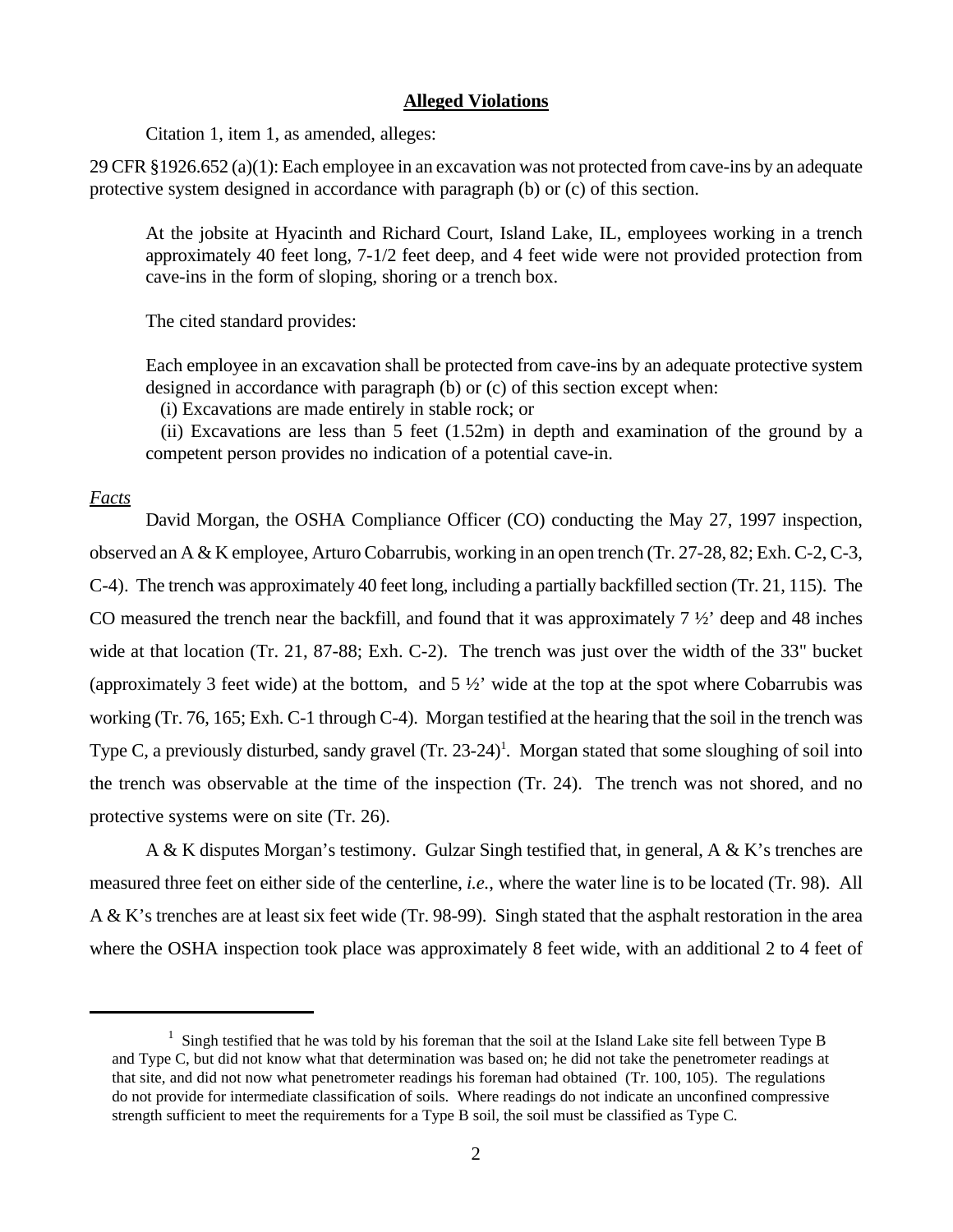lawn restoration, indicating that the trench in that spot was approximately 10 to 12 feet wide (Tr. 99). Syed Ayaz Ali testified that A & K's trenches were all over 6 feet wide (Tr. 132).

Singh admitted that he did not take any measurements of the cited trench (Tr. 105, 121). Ali was not at the work site on the day of the OSHA inspection, and based his testimony solely on his interpretation of the CO's photographs (Tr. 163-65). Morgan agreed that the trench was measured out at 6 feet, from saw cut to saw cut, but pointed out that between 6" and 1' of soil remained between the saw cut and trench wall (Tr. 71, 76-77; Exh. C-1 through C-4).

Morgan's measurements were supported by the project specifications, which call for a minimum of six feet of cover over the water system improvements.<sup>2</sup> The water pipe itself is eight inches in diameter, and approximately three additional inches of fill were placed under the pipe. (Tr. 39-41; Exh. C-5).

Mr. Cobarrubis was observed in the trench for approximately five minutes; during which time he was exposed to a potential cave-in hazard (Tr. 37). A & K's operation, as described by Mr. Singh, required Cobarrubis, as the bottom man, to repeatedly enter the trench to line up each section of pipe as the water line was installed the length of the project (Tr. 110-11).

Morgan testified that in the event of a cave-in, Cobarrubis could have sustained multiple fractures, aphasia or death (Tr. 46; Exh. C-6).

#### *Discussion*

 Appendix A of the cited standard requires that Type C soil be shored or sloped to a ratio of 1 ½ to 1  $(34^{\circ})$ . Table B-1.3 illustrates the required cut-back. A six foot deep excavation measuring three feet at the bottom, cut in Type C soil, would have to measure 21' across the top to comply with the cited regulation.

The CO's estimation of the trench measurement at the spot where A  $\&$  K's employee was exposed is supported by the photographic evidence and by the project specifications. It is uncontroverted by the testimony by A & K's witnesses, none of whom had actual knowledge of the trench dimensions.

The cited trench failed to comply with the sloping requirements of Appendix A, no shoring was provided. The Secretary has established the violation.

The violation is properly characterized as serious, as an accident could result in serious injury or death. However, A & K is a small employer with only two to five employees (Tr. 166). Mr. Ali testified

 $2 \text{ A} \& \text{ K}$  suggested that it could request a variance from the project specifications, but was unable to introduce any evidence that it had actually done so (Tr. 107, 136-63).